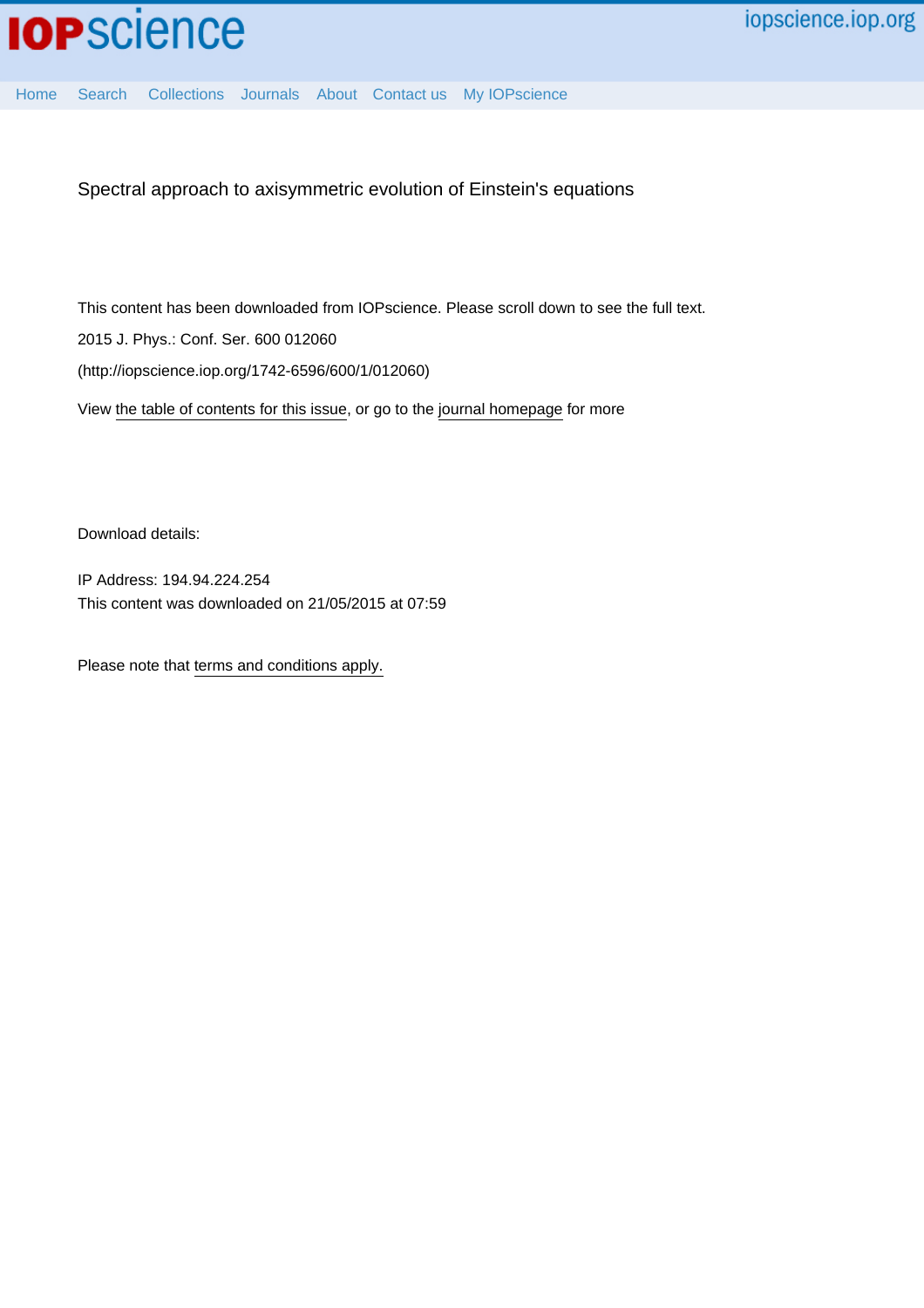# **Spectral approach to axisymmetric evolution of Einstein's equations**

# **Christian Schell and Oliver Rinne**

Max Planck Institute for Gravitational Physics (Albert Einstein Institute), Am Mühlenberg 1, 14476 Golm, Germany and Department of Mathematics and Computer Science, Freie Universität Berlin, Arnimallee 26, 14195 Berlin, Germany

E-mail: christian.schell@aei.mpg.de, oliver.rinne@aei.mpg.de

**Abstract.** We present a new formulation of Einstein's equations for an axisymmetric spacetime with vanishing twist in vacuum. We propose a fully constrained scheme and use spherical polar coordinates. A general problem for this choice is the occurrence of coordinate singularities on the axis of symmetry and at the origin. Spherical harmonics are manifestly regular on the axis and hence take care of that issue automatically. In addition a spectral approach has computational advantages when the equations are implemented. Therefore we spectrally decompose all the variables in the appropriate harmonics. A central point in the formulation is the gauge choice. One of our results is that the commonly used maximalisothermal gauge turns out to be incompatible with tensor harmonic expansions, and we introduce a new gauge that is better suited. We also address the regularisation of the coordinate singularity at the origin.

### **1. Introduction**

In this paper we consider the vacuum Einstein equations under the assumption of axisymmetry, i.e. there is an everywhere spacelike Killing vector field with closed orbits,  $\partial_{\varphi}$  in spherical polar coordinates  $(t, r, \vartheta, \varphi)$  adapted to the symmetry. As an initial step we further assume that  $\partial_{\varphi}$  is hypersurface-orthogonal (or twist-free), so there is no rotation.

The motivation for considering this situation comes from the obvious fact that due to the reduced dimensionality, it is much less computationally demanding than the case without symmetries. On the other hand we are not oversimplifying too much in the sense that our situation shares important features and properties of the full theory such as the existence of gravitational waves. In fact it was shown in [1] that it is not possible to assume any further reasonable symmetry in the given situation when demanding gravitational radiation. Due to the so-called Birkhoff theorem (for interesting historic remarks see [2]), vacuum spherical symmetry is non-dynamical and thus not of interest to us.

We focus on isolated systems here, i.e. we assume spacetime is asymptotically flat. This provides us with appropriate fall-off conditions that can be used at an artificial boundary far away from the situation of interest.

There are many interesting applications we have in mind. These include the collapse of gravitational waves, in particular critical phenomena. Up to date there are, to the best of our knowledge, only two successful implementations finding critical phenomena for the vacuum

Content from this work may be used under the terms of theCreative Commons Attribution 3.0 licence. Any further distribution  $(cc)$ of this work must maintain attribution to the author(s) and the title of the work, journal citation and DOI. Published under licence by IOP Publishing Ltd 1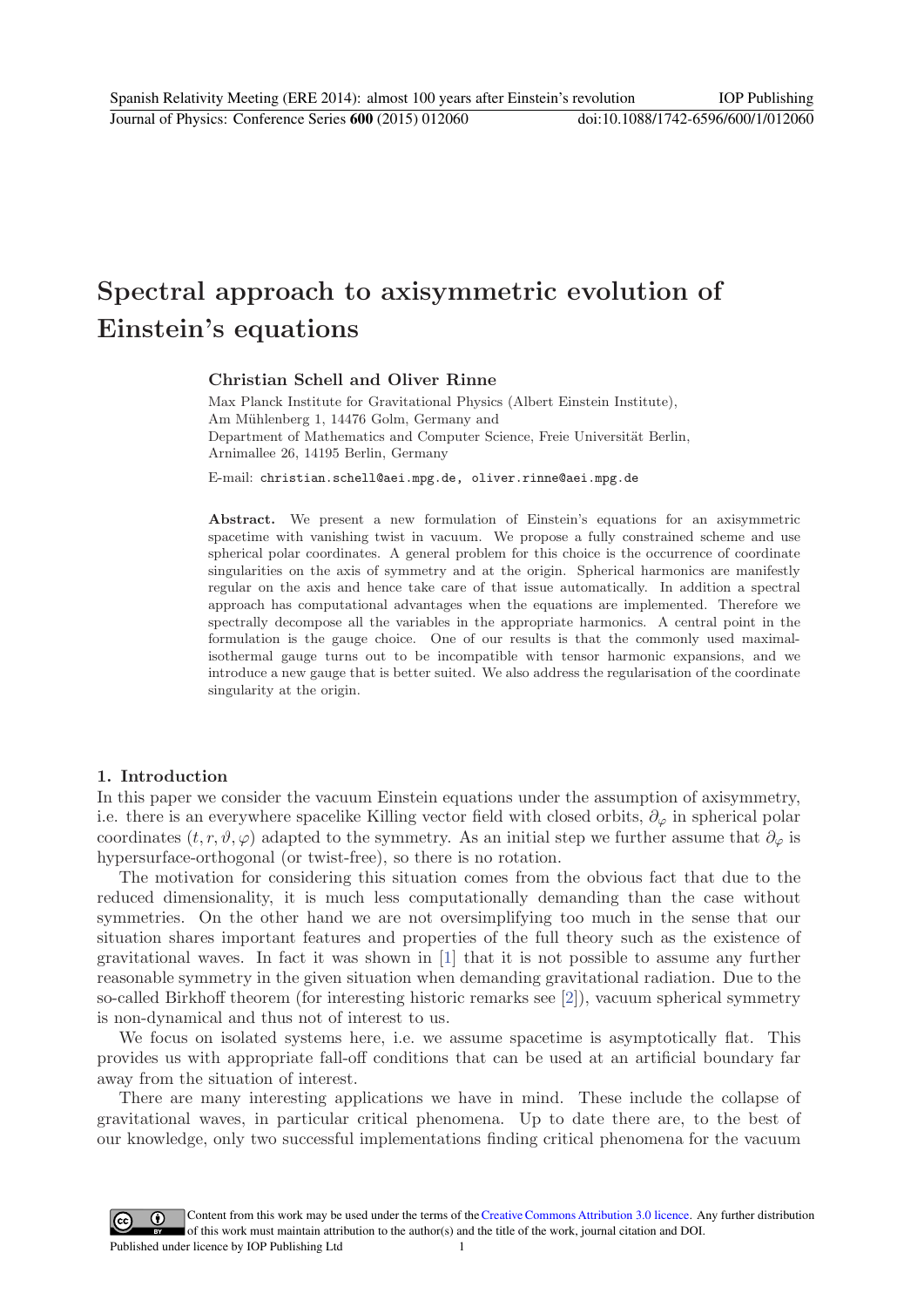| Spanish Relativity Meeting (ERE 2014): almost 100 years after Einstein's revolution | <b>IOP</b> Publishing              |
|-------------------------------------------------------------------------------------|------------------------------------|
| Journal of Physics: Conference Series 600 (2015) 012060                             | doi:10.1088/1742-6596/600/1/012060 |

axisymmetric Einstein equations [3, 4]. These studies obtained rather different results for different initial data, and further investigations are needed. Another interesting question in mathematical relativity is the one of stability of solutions such as black holes. Our setup will allow us to study the evolution of perturbations compatible with our symmetry assumptions.

Our aim here is to derive a fully constrained formulation in spherical polar coordinates which may be implemented by making use of a spectral approach for the angular part. A well-known fact is that only six of the ten Einstein equations are of dynamical character, the other four are constraints. An approach that is often applied to numerical investigations of Einstein's equations is to solve the constraints only on an initial hypersurface and then to evolve the system according to the remaining evolution equations. This gives rise to the so-called free evolution. Analytically the constraints remain preserved, which justifies the approach. Numerically, on the other hand, there may exist constraint-violating modes, which cause instabilities. Therefore our approach consists in enforcing the constraints at each timestep. By construction there are no constraintviolating modes then. Such formulations are called fully constrained, for previous publications see e.g. [5, 6] for the case without symmetries and [7] for the case of axisymmetry. A disadvantage of solving the constraints is that they are of elliptic nature and hence computationally much more involved. We will introduce ideas how to save computational cost at other points in the formulation.

This brings us to the choice of a coordinate system. At least for the implementation it is very common to introduce a fixed coordinate system. In contrast to many previous formulations for similar situations which use cylindrical polar coordinates, we choose spherical polar coordinates  $(t, r, \vartheta, \varphi)$ . Besides the motivation from astrophysics, where many objects have an approximate spherical shape, the main reason is a mathematical one. If spacetime has a topology  $\mathcal{M}^2 \times S^2$ then spherical harmonics  $Y_{\ell m}(\vartheta, \varphi)$  form an appropriate system for the spectral expansion on the sphere  $S<sup>2</sup>$ . Another nice property is that fall-off conditions to be imposed at the outer boundary are usually given as an expansion in inverse powers of  $r$ . For the choice of spherical coordinates and spectral expansion in general relativity see for example [8, 9, 10].

In these proceedings we mainly focus on conceptual issues of the formulation, in particular the gauge choice. In section 2 we introduce our spectral expansion. It will be applied in section 3, where we describe the derivation of the nonlinear equations, further their linearisation and regularisation. In particular we focus on the gauge choice and investigate two possibilities in detail. In the last chapter we briefly summarize and give an outlook on work in progress.

For us general relativity is given by the Einstein equations on a four-dimensional Lorentzian manifold  $(\mathcal{M}^4, q)$  which is metric compatible, torsion-free and globally hyperbolic. Indices i, j run from 1 to 3.

# **2. Spectral approach**

A general problem when using spherical polar coordinates is the occurrence of coordinate singularities at the origin  $(r = 0)$  and the axis of symmetry  $(\vartheta = 0, \pi)$ . As an example consider the flat Laplacian in spherical coordinates,

$$
\Delta = \partial_r^2 + \frac{2}{r}\partial_r + \frac{1}{r^2} \left(\partial_\vartheta^2 + \frac{\cos\vartheta}{\sin\vartheta}\partial_\vartheta\right).
$$
\n(1)

In fact many equations contain operators that have some similarity with the Laplacian, which is why we will take it as a model to illustrate our ideas.

Since spherical harmonics are regular on the axis, they take care of that issue automatically. Because of the assumed twist-free axisymmetry, all quantities are  $\varphi$ -independent. This implies in particular that the spherical harmonics reduce to the  $m = 0$  harmonics

$$
Y := Y_{\ell}(\vartheta) = \sqrt{\frac{2\ell+1}{4\pi}} P_{\ell}(\cos \vartheta)
$$
\n(2)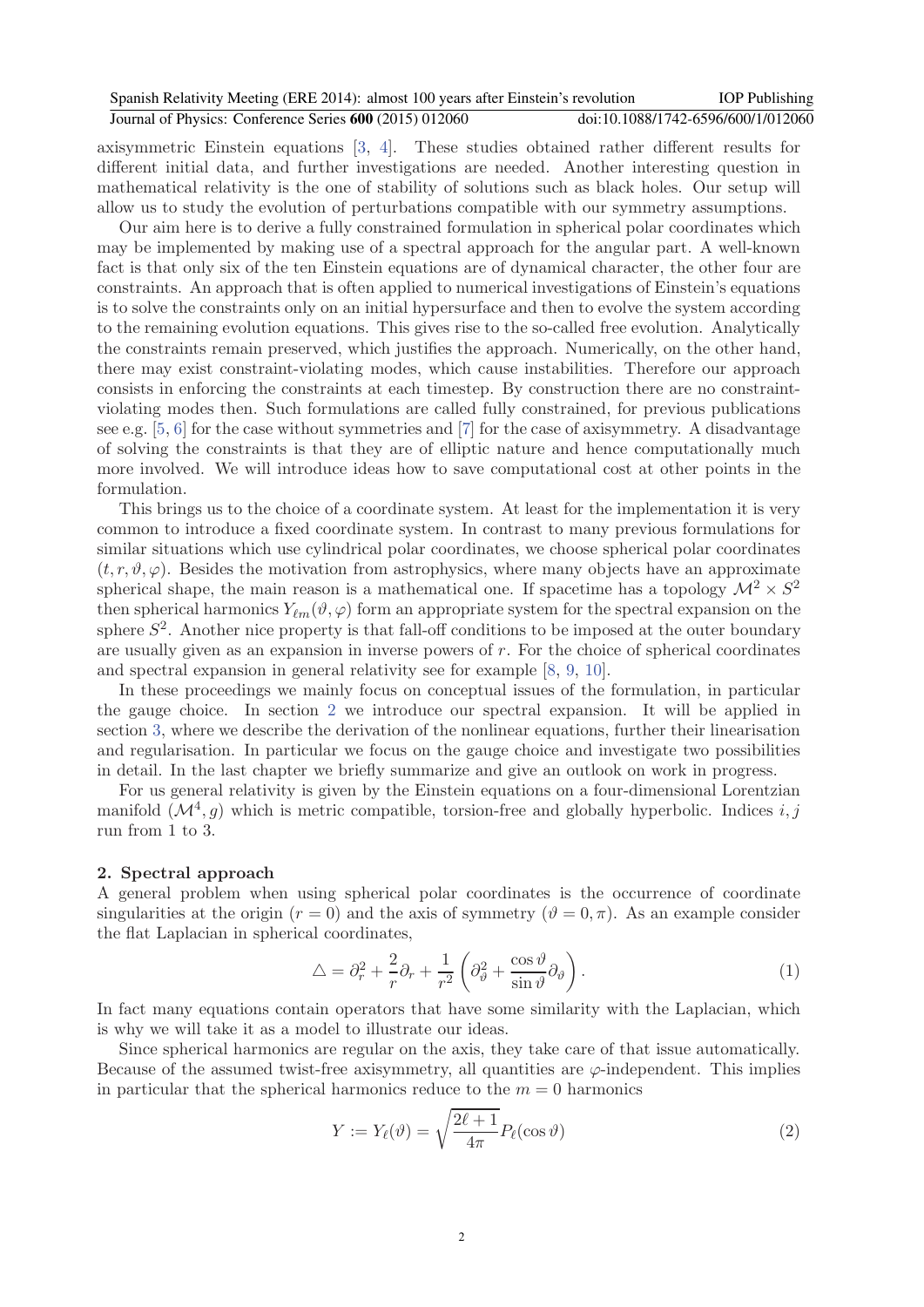# Spanish Relativity Meeting (ERE 2014): almost 100 years after Einstein's revolution IOP Publishing Journal of Physics: Conference Series **600** (2015) 012060 doi:10.1088/1742-6596/600/1/012060

with Legendre polynomials  $P_{\ell}(\cos \vartheta)$ . We shall omit the index  $\ell$  if it is clear from the context. However general relativity is a tensor theory. We need to know the particular behaviour of each component of a scalar function, a vector and a symmetric two-tensor [11, 12]. Let  $\hat{g}_{AB}$  be the round metric on the unit sphere and  $\nabla$  its covariant derivative  $(A, B = \vartheta, \varphi)$ . The general even parity quantities are  $Y_A := \partial_A Y$  and  $Y_{AB} := [\hat{\nabla}_A \hat{\nabla}_B Y]^{\text{tf}}$ , the odd parity quantities play no role<br>because of hypersurface-orthogonality. In the case of twist-free axisymmetry the relevant basis because of hypersurface-orthogonality. In the case of twist-free axisymmetry the relevant basis harmonics are given by

$$
Y = {}_0Y,
$$
\n(3a)

$$
Y_{\vartheta} = -\frac{1}{2} \sqrt{\ell(\ell+1)} \left( {}_{1}Y - {}_{-1}Y \right), \tag{3b}
$$

$$
Y_{\vartheta\vartheta} = -\left[\frac{\cos\vartheta}{\sin\vartheta}Y_{\vartheta} + \frac{\ell(\ell+1)}{2}Y\right] = \frac{1}{4}\sqrt{(\ell-1)\ell(\ell+1)(\ell+2)}\left({}_2Y + {}_{-2}Y\right),\tag{3c}
$$

where we have used the properties of the Legendre functions to eliminate the second  $\vartheta$ -derivatives in (3c). For completeness we have also given the expressions in terms of the spin-weighted harmonics <sub>s</sub>Y [12]. In the following we will refer to Y,  $Y_{\vartheta}$  and  $Y_{\vartheta\vartheta}$  as the scalar, vector and tensor harmonics, respectively. Fields expanding in those harmonics will be called scalar, vector and tensor quantities.

We explicitly give the expansion of some components of the spatial metric  $\gamma_{ij}$  needed in the following:

$$
\gamma_{rr} = HY,\tag{4a}
$$

$$
\gamma_{\vartheta\vartheta} = r^2 \left( K - \frac{\ell(\ell+1)}{2} G \right) Y - r^2 \frac{\cos \vartheta}{\sin \vartheta} G Y_{\vartheta} = r^2 \left( KY + G Y_{\vartheta\vartheta} \right),\tag{4b}
$$

$$
\gamma_{\varphi\varphi} = r^2 \sin^2 \vartheta \left( K + \frac{\ell(\ell+1)}{2} G \right) Y + r^2 \cos \vartheta \sin \vartheta G Y_{\vartheta} = r^2 \sin^2 \vartheta \left( KY - G Y_{\vartheta\vartheta} \right), \tag{4c}
$$

where H, K and G are functions of t and r only and a sum over  $\ell$  is implied.

### **3. Formulation**

Our starting point is the usual 3+1 decomposition of general relativity  $(\mathcal{M}^4, g) \mapsto (\Sigma^3, \gamma, K)$ [13, 14]. Here  $\Sigma^3$  is a level set of three dimensional spacelike hypersurfaces and  $\gamma$  and K are their first and second fundamental forms. The evolution takes place along the timelike vector field t (recall that  $(\mathcal{M}^4, g)$  is globally hyperbolic by assumption). The line element is given by

$$
ds^{2} = -\alpha^{2}dt^{2} + \gamma_{ij} \left( dx^{i} + \beta^{i}dt \right) \left( dx^{j} + \beta^{j}dt \right), \qquad (5)
$$

where  $\alpha$  is the lapse function and  $\beta^{i}$  the components of the shift vector. We obtain six evolution equations each for  $\gamma_{ij}$  and  $K_{ij}$ , a Hamiltonian constraint and three momentum constraints.

Now, in this setting, twist-free axisymmetry means that all variables are  $\varphi$ -independent,  $\gamma_{r\varphi} = \gamma_{\vartheta\varphi} = 0$  and  $\beta^{\varphi} = 0$ . These identities are preserved under time evolution. It follows that also  $K_{r\varphi}$  and  $K_{\vartheta\varphi}$  have to vanish and the  $\varphi$ -momentum constraint is identically satisfied.

The diffeomorphism invariance of general relativity is encoded in the lapse and shift. To fix the gauge we have to choose a slicing condition and two spatial gauge conditions.

An evident choice is the so-called maximal-isothermal gauge, see [15] for a review. This is a combination of maximal slicing,  $trK = 0 = \partial_t (trK)$ , and the quasi-isotropic condition. The latter one consists of the diagonal gauge,

$$
\gamma_{r\vartheta} = 0 = \partial_t \gamma_{r\vartheta},\tag{6}
$$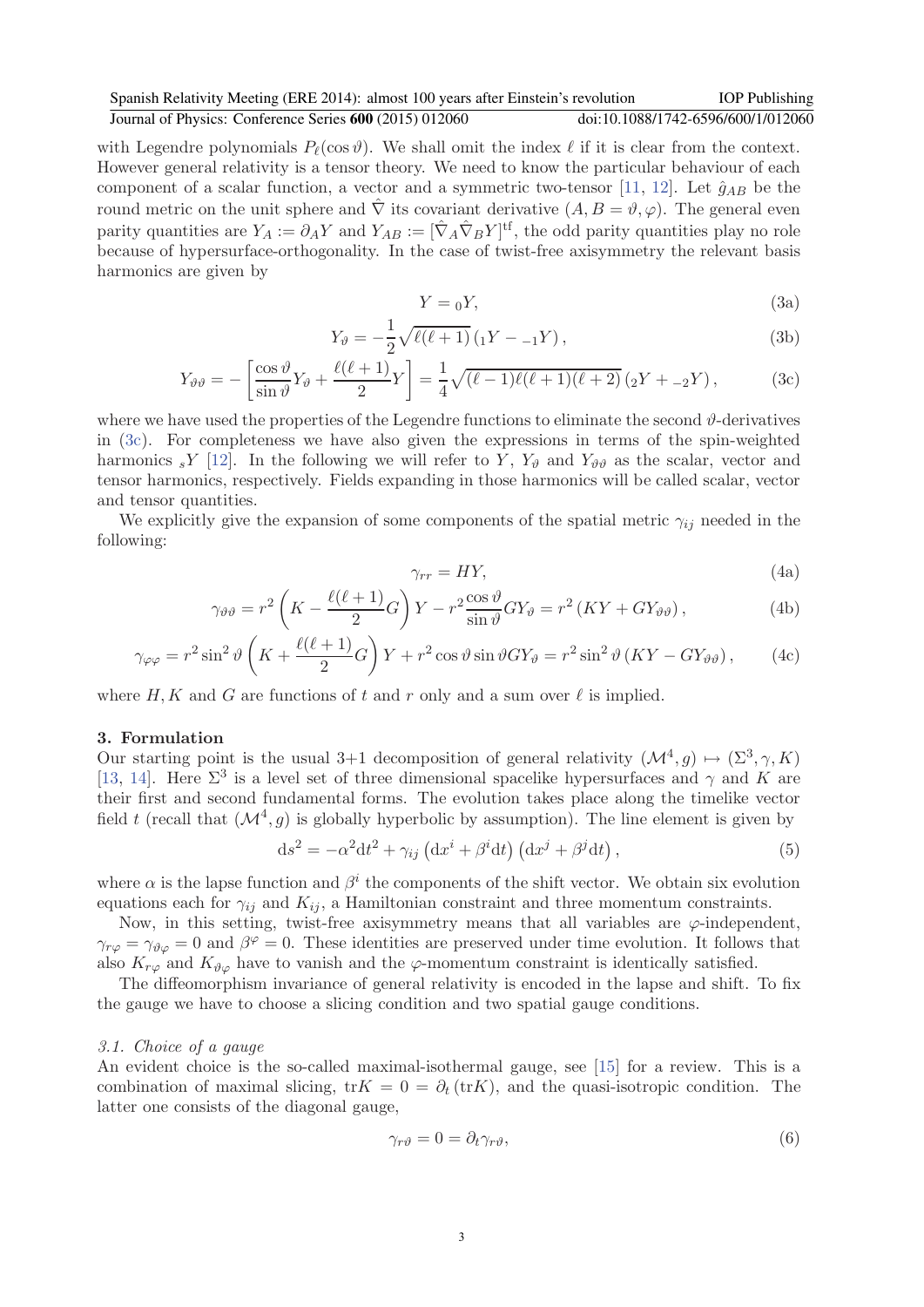Spanish Relativity Meeting (ERE 2014): almost 100 years after Einstein's revolution IOP Publishing Journal of Physics: Conference Series **600** (2015) 012060 doi:10.1088/1742-6596/600/1/012060

and a condition that separates the remaining  $\varphi$ -part of the spatial metric by relating the other components as

$$
\gamma_{\vartheta\vartheta} = r^2 \gamma_{rr},\tag{7}
$$

which is also preserved in time,  $\partial_t (\gamma_{\vartheta\vartheta} - r^2 \gamma_{rr}) = 0$ . This is a widely used gauge in axisymmetric simulations [3, 16, 17, 7] and also analytically well studied [15]. As we will see later in section 3.2 simulations [3, 16, 17, 7] and also analytically well studied [15]. As we will see later in section 3.2 after the linearisation and expansion in spherical harmonics, the maximal-isothermal gauge is unfortunately not an appropriate gauge for our purposes. In order to find a well-suited condition we decide to keep maximal slicing and the diagonal gauge as before but to come up with a new condition for the diagonal components of metric, namely

$$
\gamma_{\vartheta\vartheta} = r^4 \sin^2 \vartheta \, \gamma^{\varphi\varphi} (\gamma_{rr})^2. \tag{8}
$$

This gauge should also be preserved in time,  $\partial_t (\gamma_{\vartheta\vartheta} - r^4 \sin^2 \vartheta \gamma^{\varphi\varphi}(\gamma_{rr})^2) = 0$ . Note that the nonlinear condition (8) relates all the remaining components of the spatial metric. We will show nonlinear condition (8) relates all the remaining components of the spatial metric. We will show in section 3.2 that this is indeed an appropriate gauge for our purposes. The three preservation equations in  $t$  for the gauge choices give us further elliptic equations to be solved at each time step in the fully constrained system.

Having the new gauge condition at hand we can now follow the usual procedure in the 3+1 formulation of general relativity to derive the nonlinear constraints and evolution equations. For obvious reasons one should choose variables in such a way that their linearisation has a convenient expansion in scalar, vector and tensor harmonics in the sense explained at the end of section 2. We note that it is sometimes useful to add appropriate multiples of the constraints (which vanish for a solution to Einstein's equations) to some of the equations such that the linearisation of the equations also expand in a definite way.

We have eight variables, namely the lapse function, two components of the shift vector, two components of the spatial metric and three components of the extrinsic curvature. On the other hand we have six elliptic equations: the Hamiltonian and two momentum constraints, the preservation of maximal slicing, the diagonal gauge condition (6) and the newly introduced gauge condition (8). Since we are looking for a fully constrained formulation, we will explicitly solve all of these elliptic equations in our scheme. Furthermore we have five evolution equations, two for the remaining components of the spatial metric  $\gamma_{ij}$  and three for the extrinsic curvature  $K_{ij}$ . Thus the system is overdetermined. In the following we will concentrate on those two evolution equations for the components of  $\gamma_{ij}$  and  $K_{ij}$  that expand in the linearisation in tensor harmonics. Besides being reasonable to choose two canonically conjugated variables as evolved fields, we expect the tensor quantities to carry the gravitational wave degrees of freedom (at least in linearised theory). The other evolution equations may be used for consistency checks but will not be considered in the remainder of this paper.

Having derived the equations, we next linearise them about a flat background spacetime. This means we expand all quantities in the form  $f = f|_{\text{flat}} + \epsilon \tilde{f}$  and just keep terms of linear order<br>in  $\epsilon$  ignoring higher-order terms. We obtain two evolution equations and six constraints, all in  $\epsilon$ , ignoring higher-order terms. We obtain two evolution equations and six constraints, all<br>dependent on  $(t, r, \vartheta)$ . As expected we are faced with singularities both on the axis and at the dependent on  $(t, r, \vartheta)$ . As expected we are faced with singularities both on the axis and at the origin. One should think of the Laplacian in (1) as a model operator.

On the linearised level we expand all variables in the corresponding spherical harmonics as given at the end of section 2. E.g. for a variable  $f$  that expands in scalar harmonics, we have

$$
\tilde{f}(t,r,\vartheta) = \sum_{\ell} \hat{f}_{\ell}(t,r) Y_{\ell}(\vartheta).
$$
\n(9)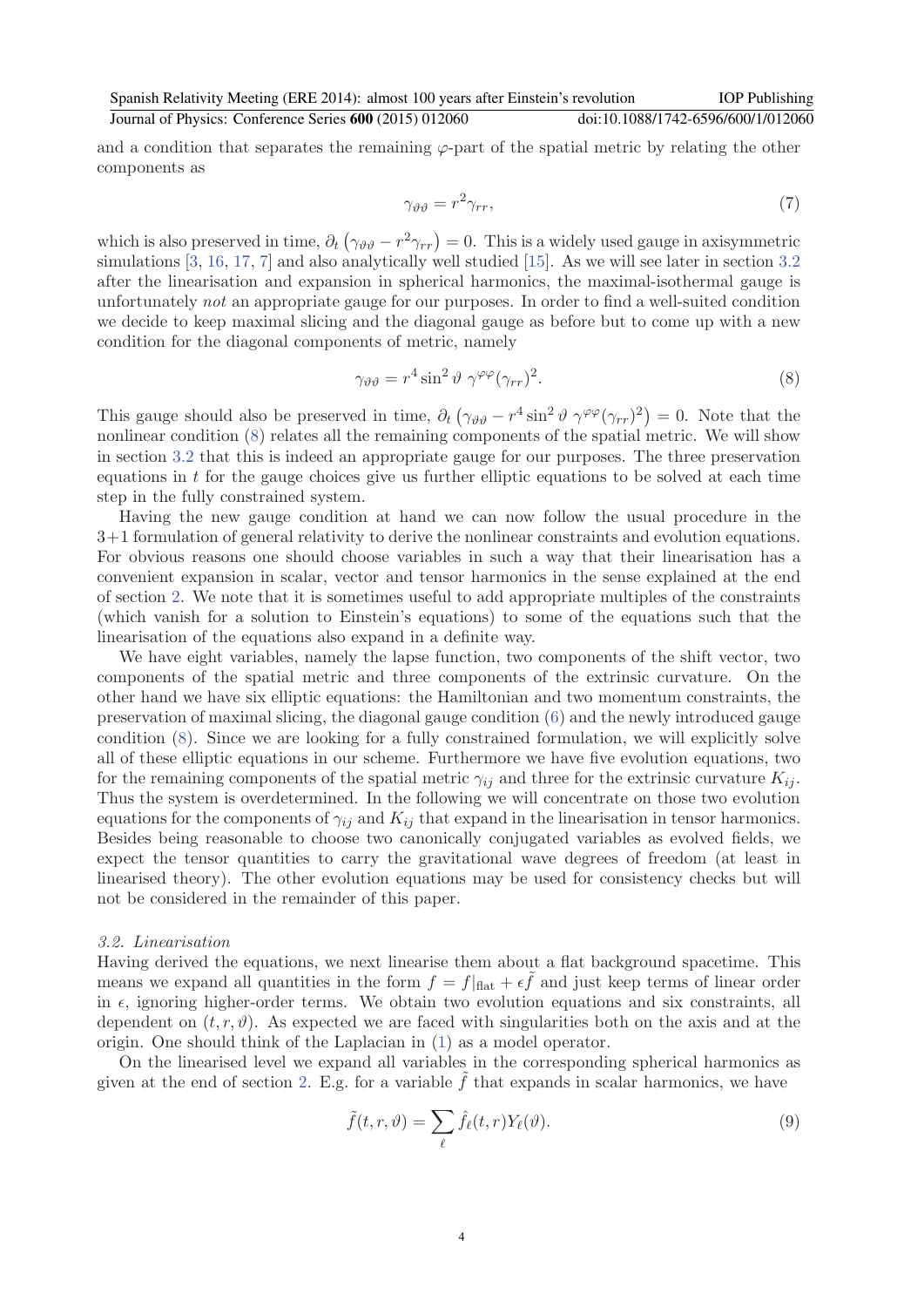Spanish Relativity Meeting (ERE 2014): almost 100 years after Einstein's revolution IOP Publishing

Journal of Physics: Conference Series **600** (2015) 012060 doi:10.1088/1742-6596/600/1/012060

Applying the expansion of the metric coefficients (4) to the quasi-isotropic condition (7), one finds

$$
r^{2}\left(H-K+\frac{\ell(\ell+1)}{2}G\right)Y+r^{2}\frac{\cos\vartheta}{\sin\vartheta}GY_{\vartheta}=0,
$$
\n(10)

which implies  $G = 0$  and hence  $H = K$ . Thus only one degree of freedom for the spatial metric remains. Therefore the only situation that is compatible with this choice is the one of spherical symmetry.

On the other hand, linearising (8) about flat space leads to the condition

$$
\gamma_{\vartheta\vartheta} = 2r^2 \gamma_{rr} - \frac{\gamma_{\varphi\varphi}}{\sin^2 \vartheta} \tag{11}
$$

and hence, again by using  $(4)$ ,

$$
2r^2(K - H)Y = 0.\t(12)
$$

Therefore  $H = K$  and G arbitrary are two remaining degrees of freedom, which shows that these conditions are indeed well suited.

The  $\vartheta$ -dependence is completely absorbed in the spherical harmonics. Thus the interesting part is now contained in  $\hat{f}_{\ell}$  in (9), which depends on  $(t, r)$  only. On the linear level one expects a decoupling of all the different  $\ell$ -modes. This is indeed the case provided one considers the "correct" nonlinear equations as explained in the previous subsection 3.1, adding appropriate multiples of the constraints. Therefore we obtain, for each  $\ell$ -mode, a  $(1+1)$ -dimensional system of equations in  $(t, r)$ . The equations are still formally singular at the origin  $r = 0$ .

In order to regularise the just obtained equations at the origin  $r = 0$ , we follow a procedure<br>proposed e.g. in [18, 19]. Let us again take the Laplace operator (1) as an example. After proposed e.g. in [18, 19]. Let us again take the Laplace operator (1) as an example. After expansion in (scalar) spherical harmonics, the Laplace equation reads

$$
\partial_r^2 \hat{f}_\ell + \frac{2}{r} \partial_r \hat{f}_\ell - \frac{\ell(\ell+1)}{r^2} \hat{f}_\ell = 0.
$$
 (13)

This equation can be solved explicitly. Its solution is a superposition of a singular part proportional to  $r^{-(\ell+1)}$  and a regular part proportional to  $r^{\ell}$ . Since we only consider solutions that are smooth at  $r = 0$ , we require the integration constant of the part proportional to  $r^{-(\ell+1)}$ that are smooth at  $r = 0$ , we require the integration constant of the part proportional to  $r^{-(\ell+1)}$ to vanish. If we isolate the leading-order behaviour by setting  $\hat{f}_{\ell}(t,r) =: r^{\ell} \bar{f}_{\ell}(t,r)$ , we can continue to work with the barred quantities, which expand, close to the origin  $r = 0$ , in even power series in  $r$ . Therefore  $(13)$  is now manifestly regular,

$$
\partial_r^2 \bar{f}_{\ell} + \frac{2}{r} (\ell + 1) \partial_r \bar{f}_{\ell} = 0. \tag{14}
$$

For our set of equations we have to pull out factors of either  $r^{\ell}$ ,  $r^{\ell+1}$  or  $r^{\ell+2}$  to obtain similar results, but indeed, the system can be completely regularised in this way.

A further nice property is that, with a little bit of rearranging, one obtains a hierarchy of equations. For the implementation we evolve, from one time step to the next, the two tensor variables by using the evolution equations. Here we remark that, when taking the second time derivative of the tensor component of  $\gamma_{ij}$  and using the evolution equation for the corresponding component of  $K_{ij}$ , the principal part of the equations is just the ordinary wave equation. Then, on the new time level, we solve successively the constraints to obtain the remaining